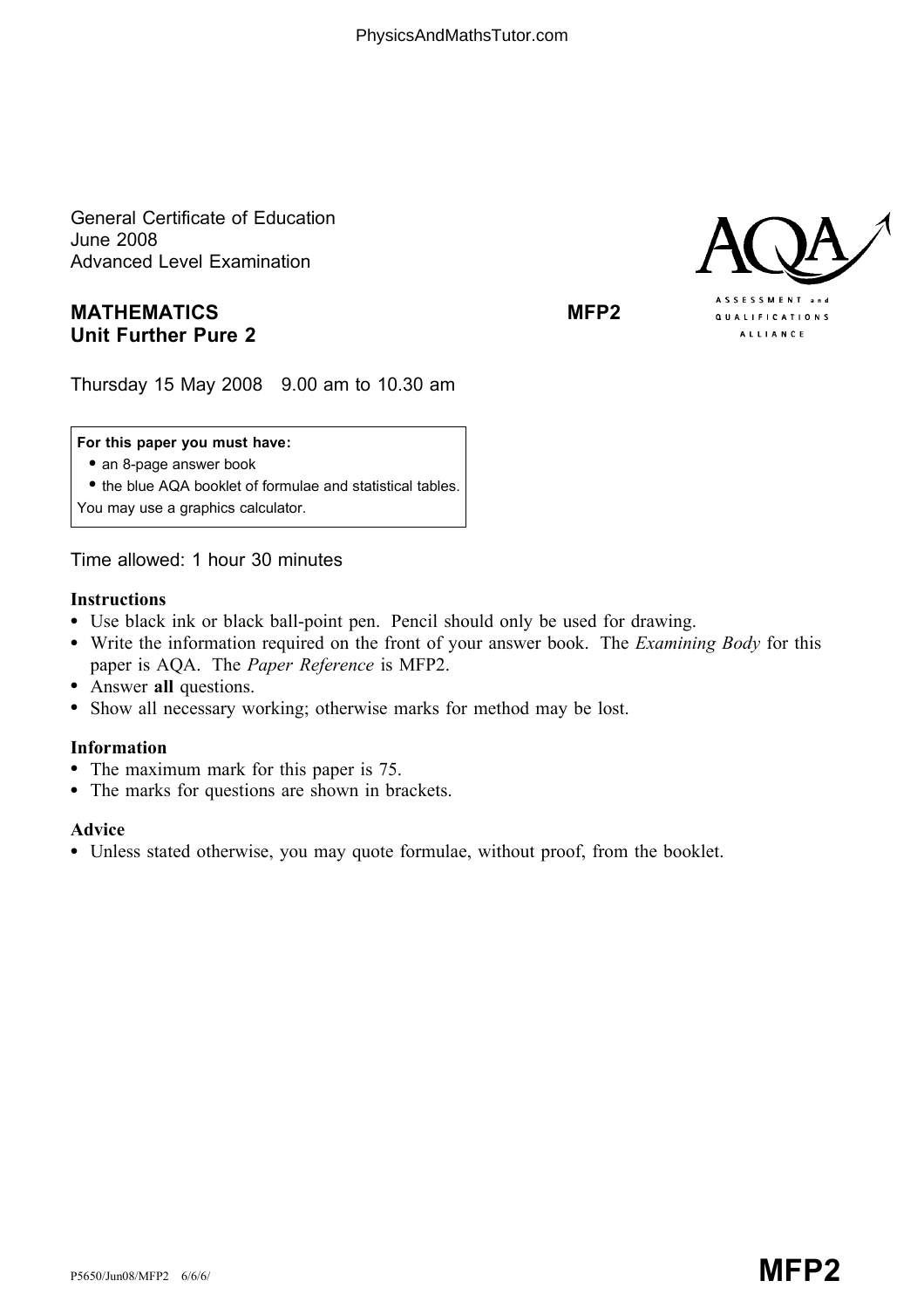### Answer all questions.

1 (a) Express

$$
5\sinh x + \cosh x
$$

in the form 
$$
Ae^x + Be^{-x}
$$
, where A and B are integers. (2 marks)

(b) Solve the equation

$$
5\sinh x + \cosh x + 5 = 0
$$

giving your answer in the form  $\ln a$ , where a is a rational number. (4 marks)

2 (a) Given that

$$
\frac{1}{r(r+1)(r+2)} = \frac{A}{r(r+1)} + \frac{B}{(r+1)(r+2)}
$$

show that  $A = \frac{1}{2}$  and find the value of B. (3 marks)

(b) Use the method of differences to find

$$
\sum_{r=10}^{98} \frac{1}{r(r+1)(r+2)}
$$

giving your answer as a rational number. (4 marks)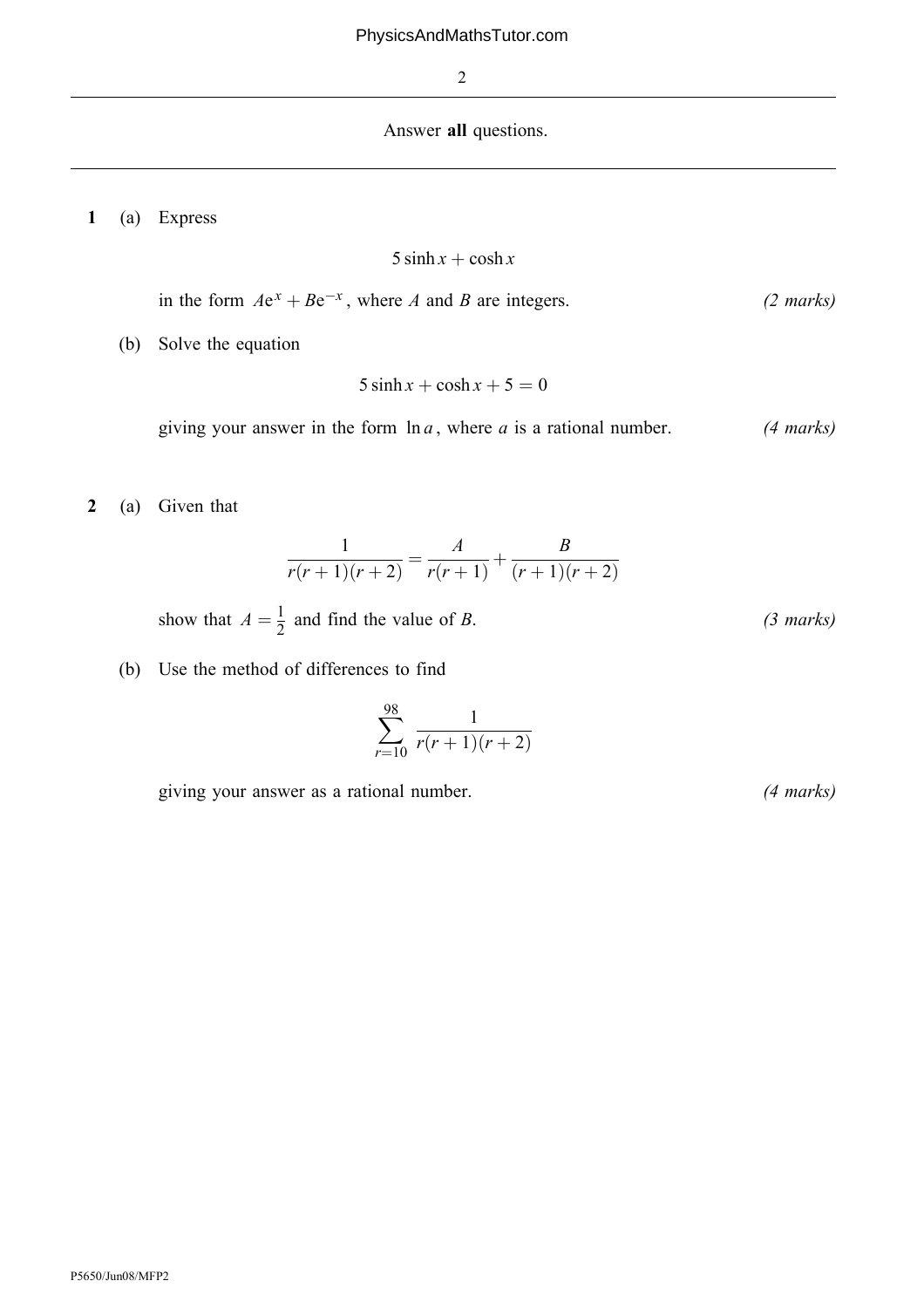3 The cubic equation

 $z^3 + qz + (18 - 12i) = 0$ 

where q is a complex number, has roots  $\alpha$ ,  $\beta$  and  $\gamma$ .

- (a) Write down the value of:
	- (i)  $\alpha \beta \gamma$ ; (1 mark)

(ii) 
$$
\alpha + \beta + \gamma
$$
. (1 mark)

- (b) Given that  $\beta + \gamma = 2$ , find the value of:
	- (i)  $\alpha$ ; (1 mark)

(ii) 
$$
\beta \gamma ; \qquad (2 \text{ marks})
$$

$$
(iii) \quad q. \tag{3 marks}
$$

- (c) Given that  $\beta$  is of the form ki, where k is real, find  $\beta$  and  $\gamma$ . (4 marks)
- 4 (a) A circle C in the Argand diagram has equation

$$
|z+5-i|=\sqrt{2}
$$

Write down its radius and the complex number representing its centre. (2 marks)

(b) A half-line  $L$  in the Argand diagram has equation

$$
\arg(z+2\mathrm{i})=\frac{3\pi}{4}
$$

Show that  $z_1 = -4 + 2i$  lies on L. (2 marks)

- (c) (i) Show that  $z_1 = -4 + 2i$  also lies on C. (1 mark)
	- (ii) Hence show that  $L$  touches  $C$ . (3 marks)
	- (iii) Sketch  $L$  and  $C$  on one Argand diagram. (2 *marks*)
- (d) The complex number  $z_2$  lies on C and is such that  $\arg(z_2 + 2i)$  has as great a value as possible.

Indicate the position of  $z_2$  on your sketch. (2 marks)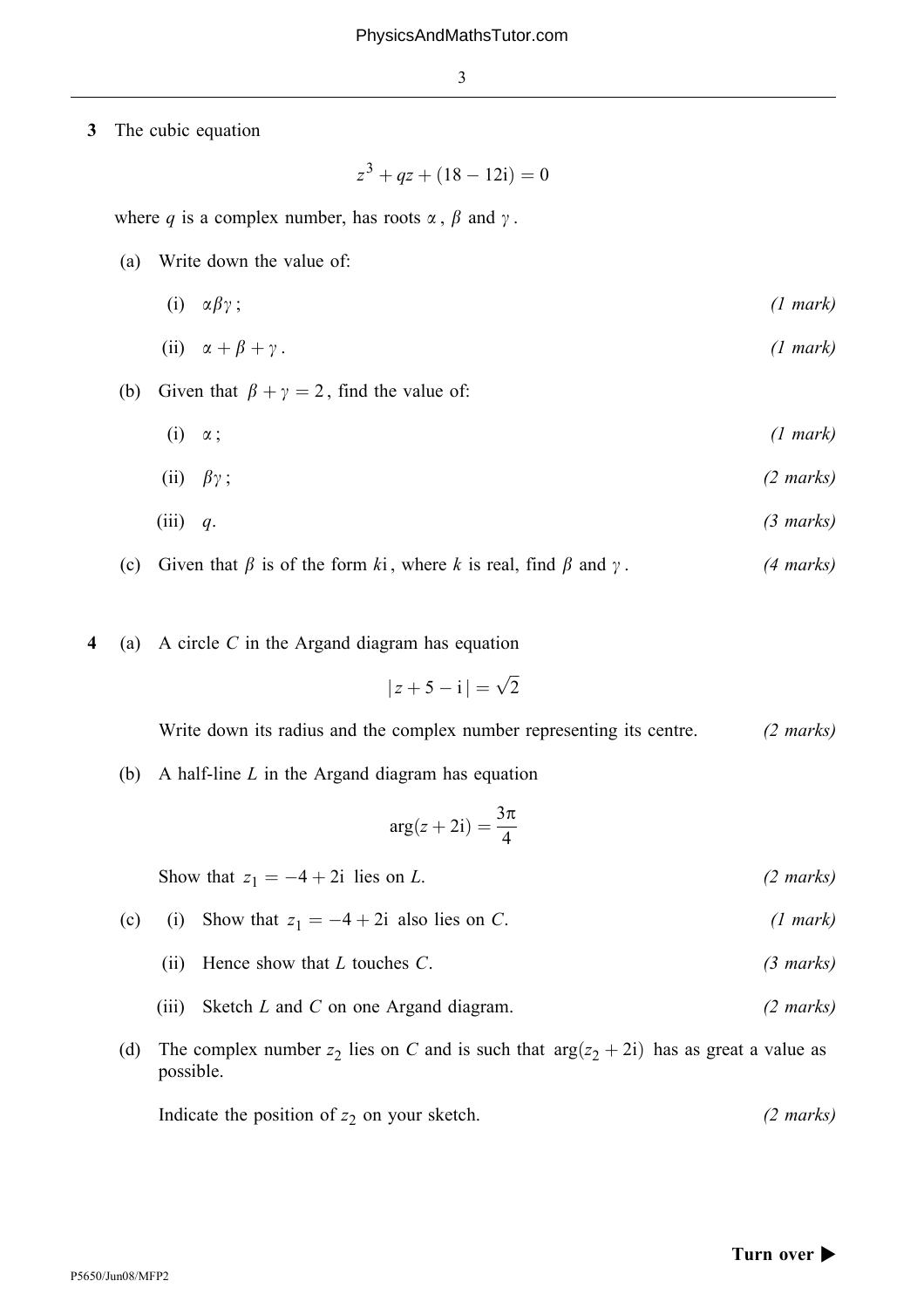- 5 (a) Use the definition  $\cosh x = \frac{1}{2}(e^x + e^{-x})$  to show that  $\cosh 2x = 2\cosh^2 x 1$ . (2 marks)
	- (b) (i) The arc of the curve  $y = \cosh x$  between  $x = 0$  and  $x = \ln a$  is rotated through  $2\pi$  radians about the x-axis. Show that S, the surface area generated, is given by

$$
S = 2\pi \int_0^{\ln a} \cosh^2 x \, dx \qquad (3 \text{ marks})
$$

(ii) Hence show that

$$
S = \pi \left( \ln a + \frac{a^4 - 1}{4a^2} \right) \tag{5 marks}
$$

6 By using the substitution  $u = x - 2$ , or otherwise, find the exact value of

$$
\int_{-1}^{5} \frac{\mathrm{d}x}{\sqrt{32 + 4x - x^2}} \tag{5 marks}
$$

- 7 (a) Explain why  $n(n + 1)$  is a multiple of 2 when *n* is an integer. (1 mark)
	- (b) (i) Given that

$$
f(n) = n(n^2 + 5)
$$

show that  $f(k + 1) - f(k)$ , where k is a positive integer, is a multiple of 6. (4 marks)

(ii) Prove by induction that  $f(n)$  is a multiple of 6 for all integers  $n \ge 1$ . (4 marks)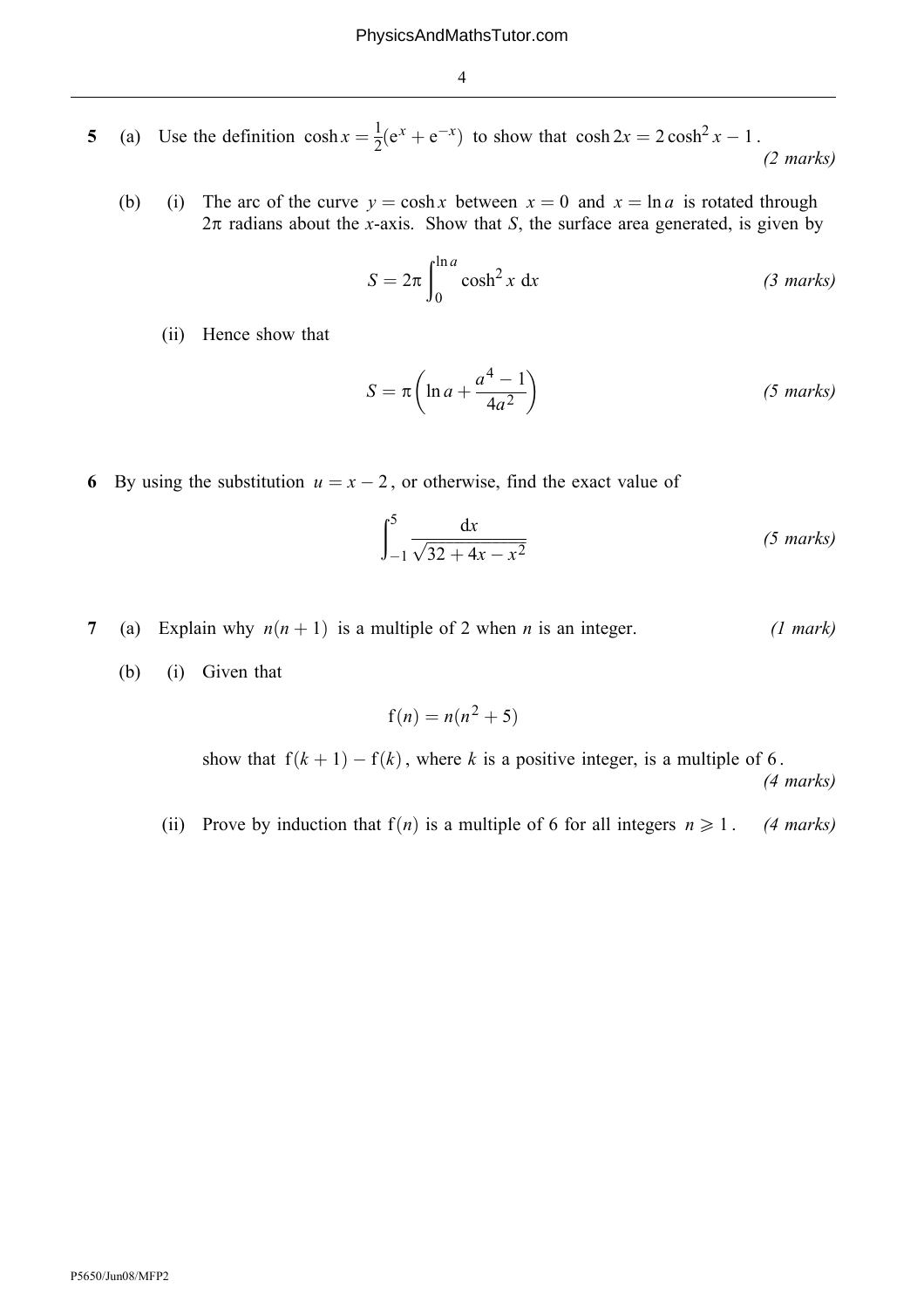8 (a) (i) Expand

$$
\left(z + \frac{1}{z}\right)\left(z - \frac{1}{z}\right) \tag{1 mark}
$$

(ii) Hence, or otherwise, expand

$$
\left(z + \frac{1}{z}\right)^4 \left(z - \frac{1}{z}\right)^2 \tag{3 marks}
$$

(b) (i) Use De Moivre's theorem to show that if  $z = \cos \theta + i \sin \theta$  then

$$
z^{n} + \frac{1}{z^{n}} = 2\cos n\theta
$$
 (3 marks)

(ii) Write down a corresponding result for  $z^n - \frac{1}{z^n}$ .  $(1 \text{ mark})$ 

(c) Hence express  $\cos^4 \theta \sin^2 \theta$  in the form

 $A \cos 6\theta + B \cos 4\theta + C \cos 2\theta + D$ 

where  $A, B, C$  and  $D$  are rational numbers. (4 marks)

(d) Find 
$$
\int \cos^4 \theta \sin^2 \theta \ d\theta
$$
. (2 marks)

# END OF QUESTIONS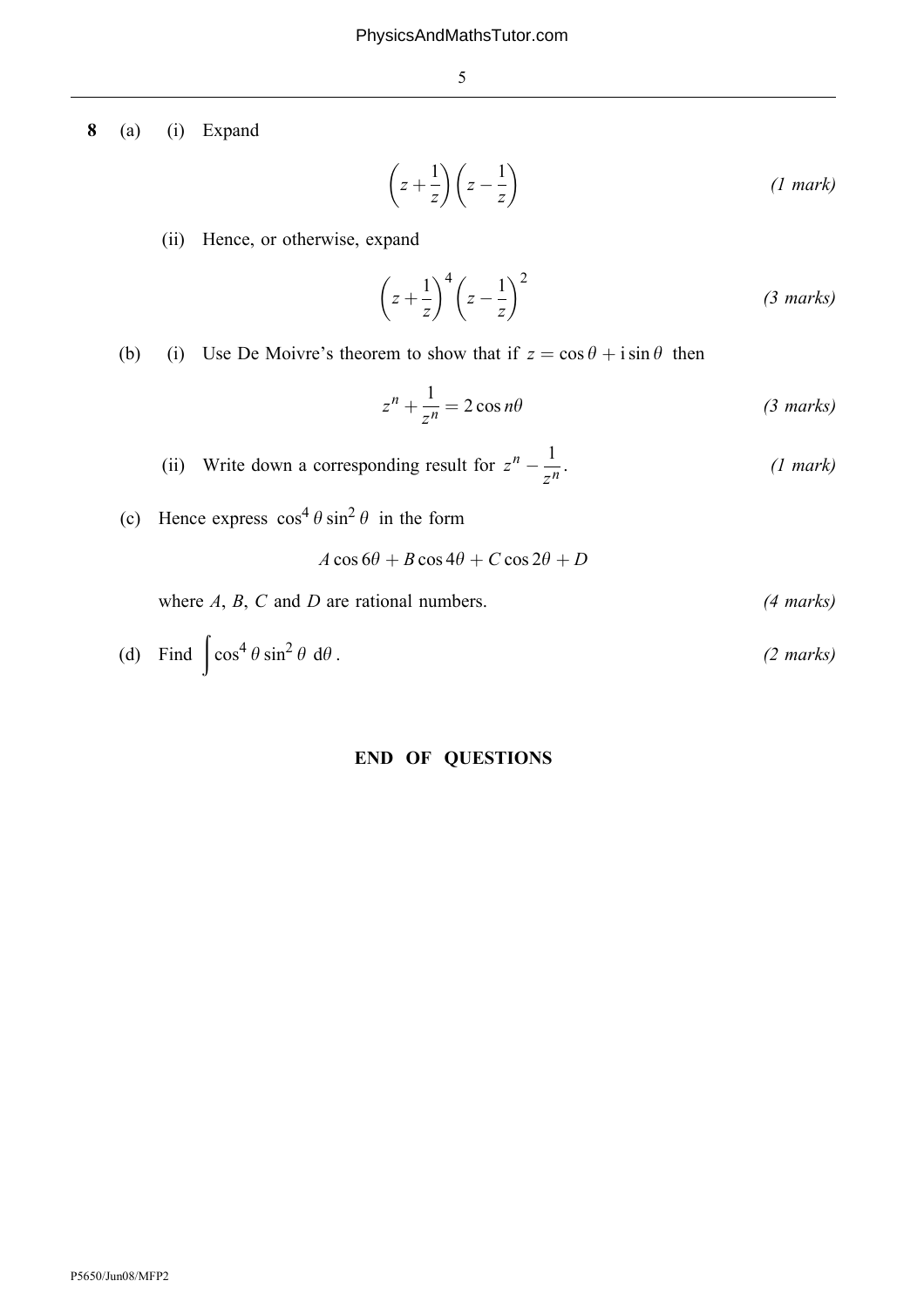There are no questions printed on this page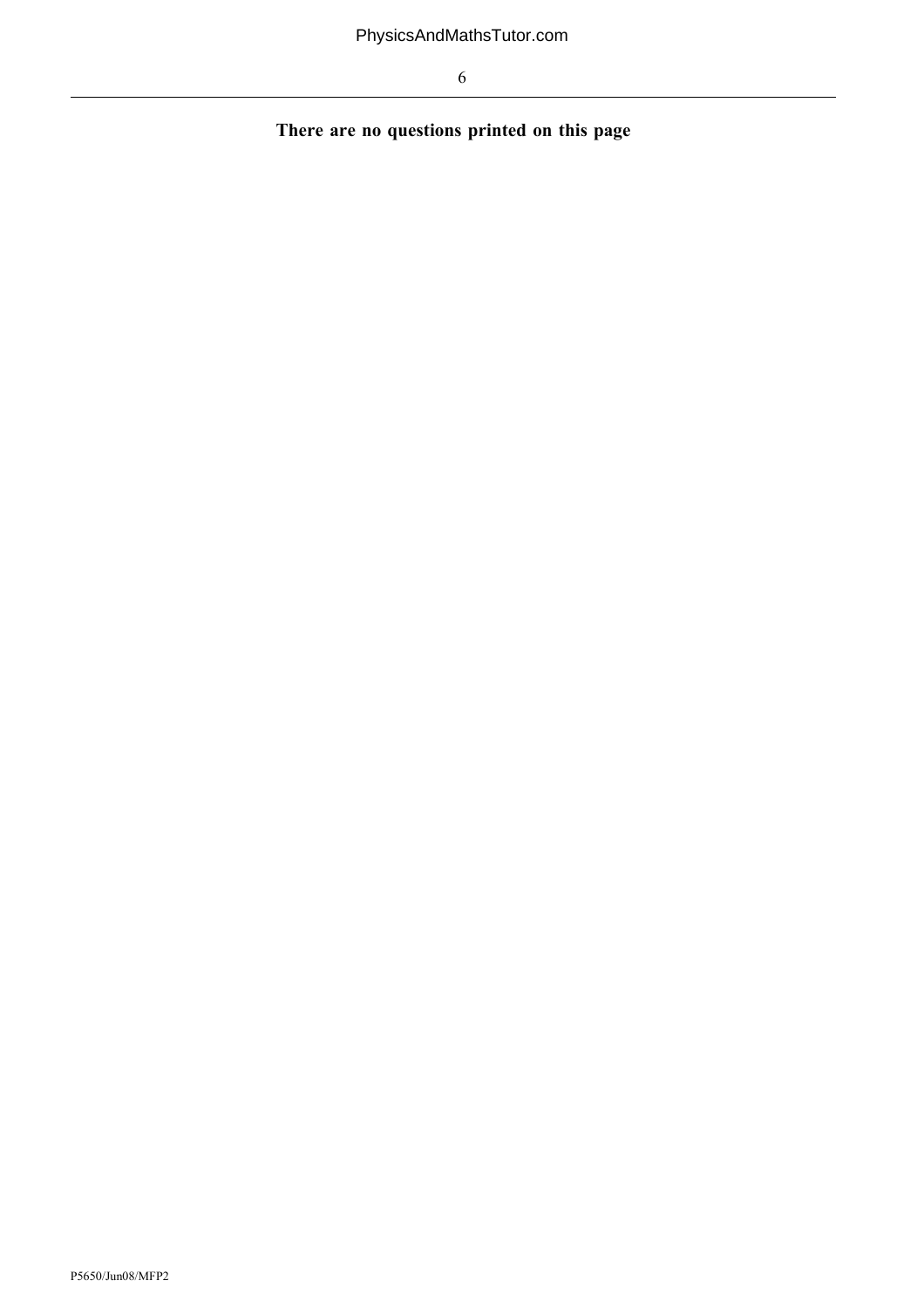There are no questions printed on this page